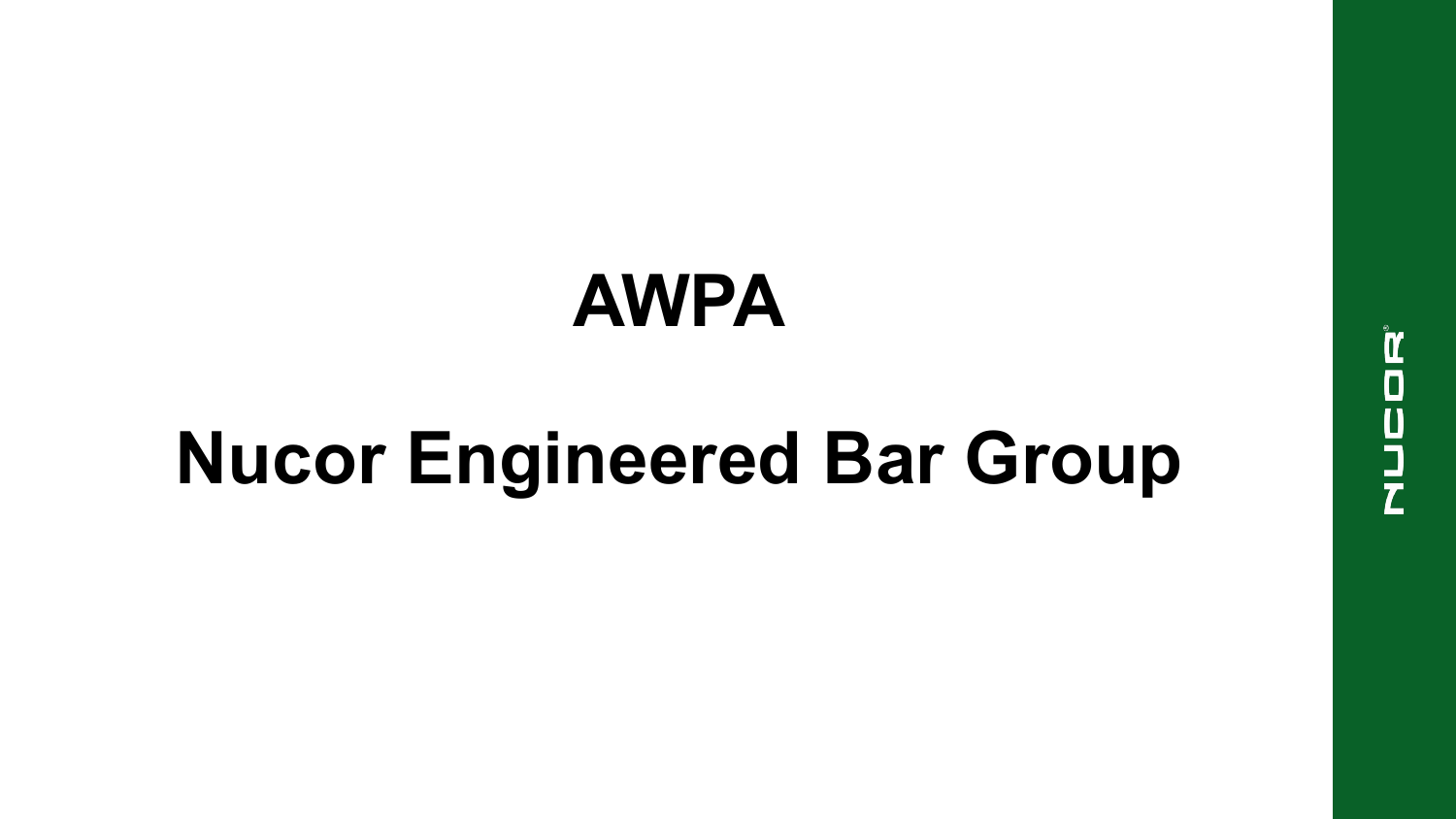## **Nucor Steel Norfolk, Nebraska Upgrade**

#### **Project Overview**

- \$58M Capital Investment
- Replaces existing equipment which limits product and quality capabilities
- New Reheat Furnace
- New Intermediate Mill
- Coil Conveyor extension with added Trimming and Inspection Station
- Targeting Late 2022 to Early 2023 Start-up

### **Commercial Benefits**

- New Reheat Furnace Tighter decarb control to meet high end automotive fastener, coil spring and constant velocity joint specs.
- New Intermediate Mill Improved yield, coil packaging, and surface quality with additional safety benefits.
- Trimming Station Provides the capability to trim head & tail of coil to meet surface quality specifications for Automotive Fastener and Coil Spring applications.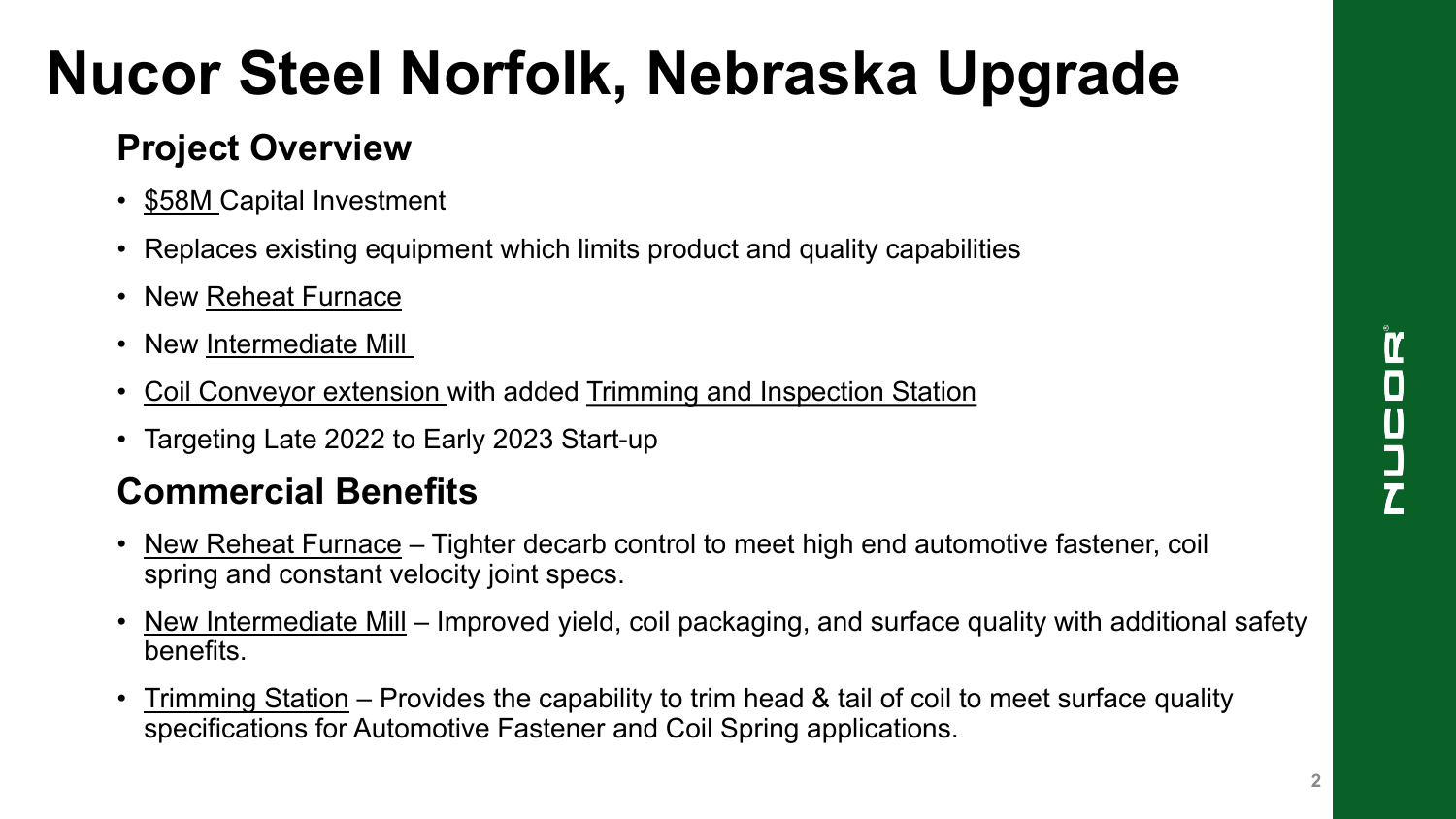

## **Nucor Steel Darlington, SC**

## **Vacuum Tank Degasser**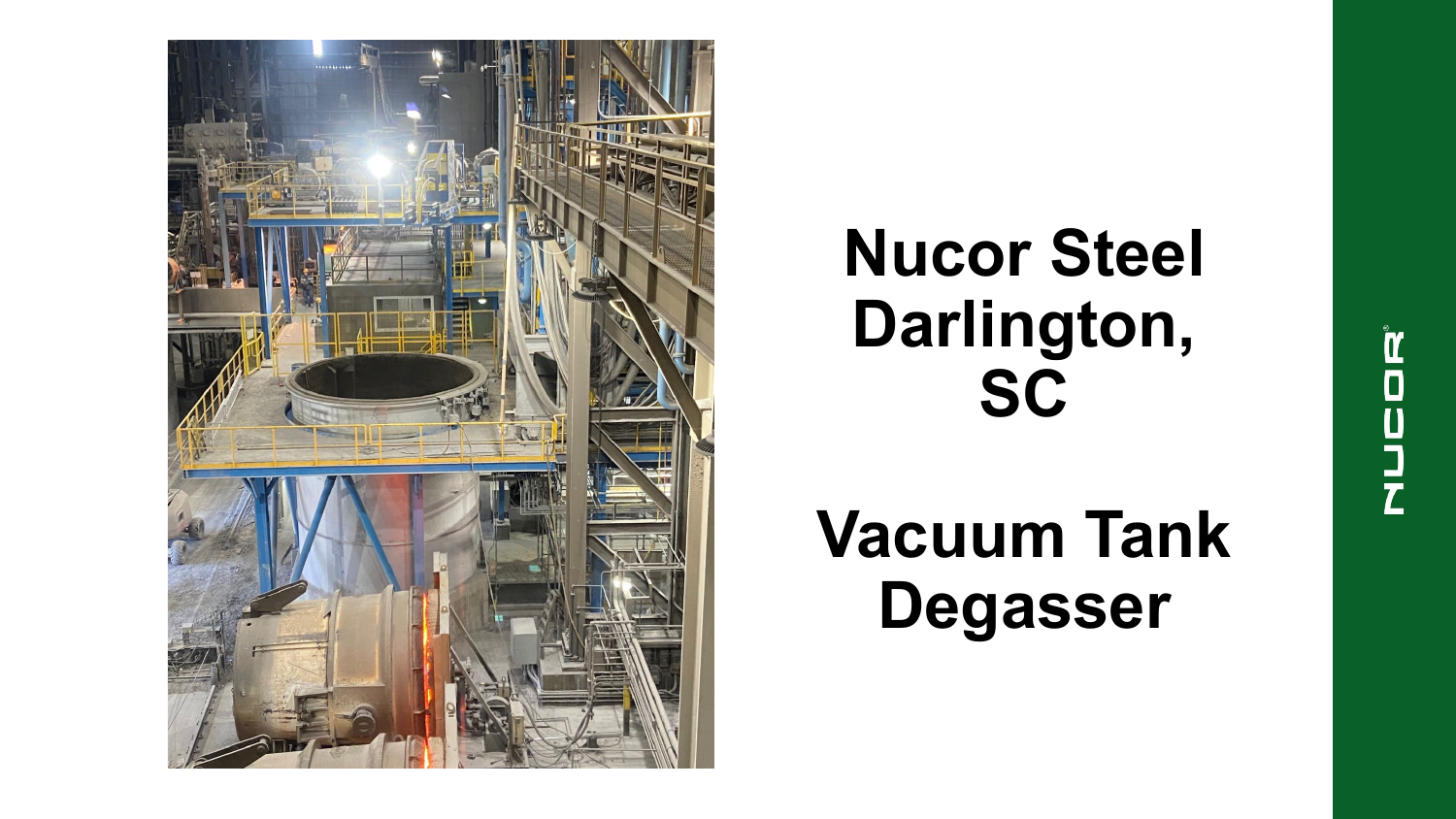## **Nucor Steel Darlington, SC Degasser**

#### **Project Overview**

- \$35M Capital Investment
- Start-up: Now….hot commissioning is exceeding expectations in both hydrogen reduction and pump-down time

#### **Commercial Benefits**

- Removal Of Hydrogen
- Improved Cleanliness / More Consistent Removal Of Inclusions
- Provides Dual Supply Chain For Critical Customers
- Expand product offering: Bearing, Aircraft, & Automotive Quality Standards, Aluminum Killed, Re-sulfurized Grades
- New products
	- Transmission & Heavy Axle parts Gears, shafts and axles
	- Coil springs, Stabilizer Bars
- Grades Some New & Some Current w/ New Rqmts.
	- 16MnCr5, 4120, 10B38 and 1053
	- 5160, 9254, 8620, 1541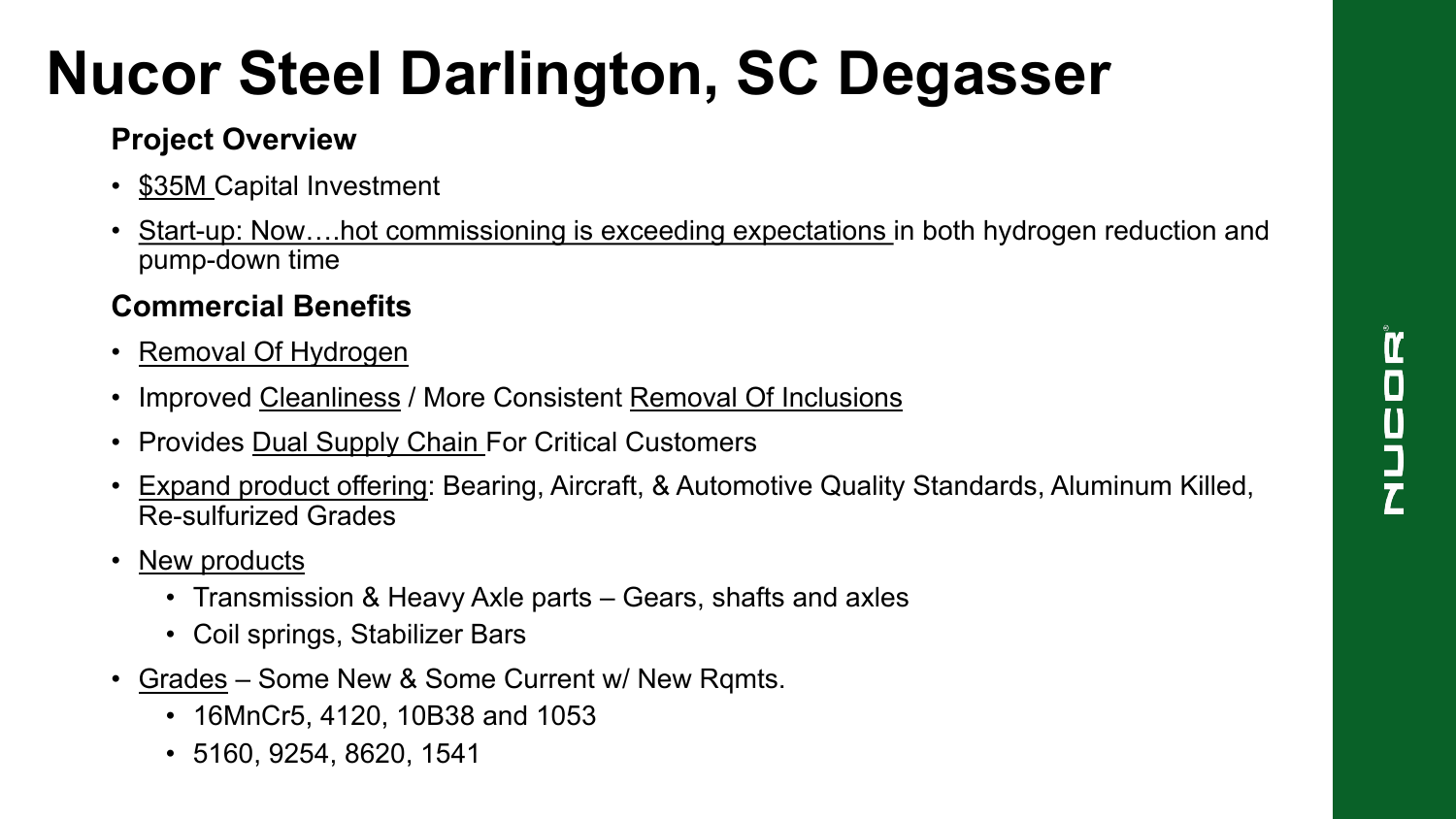### **THE GREEN ECONOMY IS BEING BUILT ON STEEL**

Whether we're talking wind turbines, solar arrays or electric vehicles, the green innovations that are driving the American economy depend on the creation of high quality, sustainable steel.

**What does this look like?**

# **30 GW**

**Offshore wind energy planned**  by 2030 to power America

**7M**

**Tons of steel required**  to build these wind turbines

2021 <sup>2</sup>Nucor estimates (~230 tons of steel per MW offshore w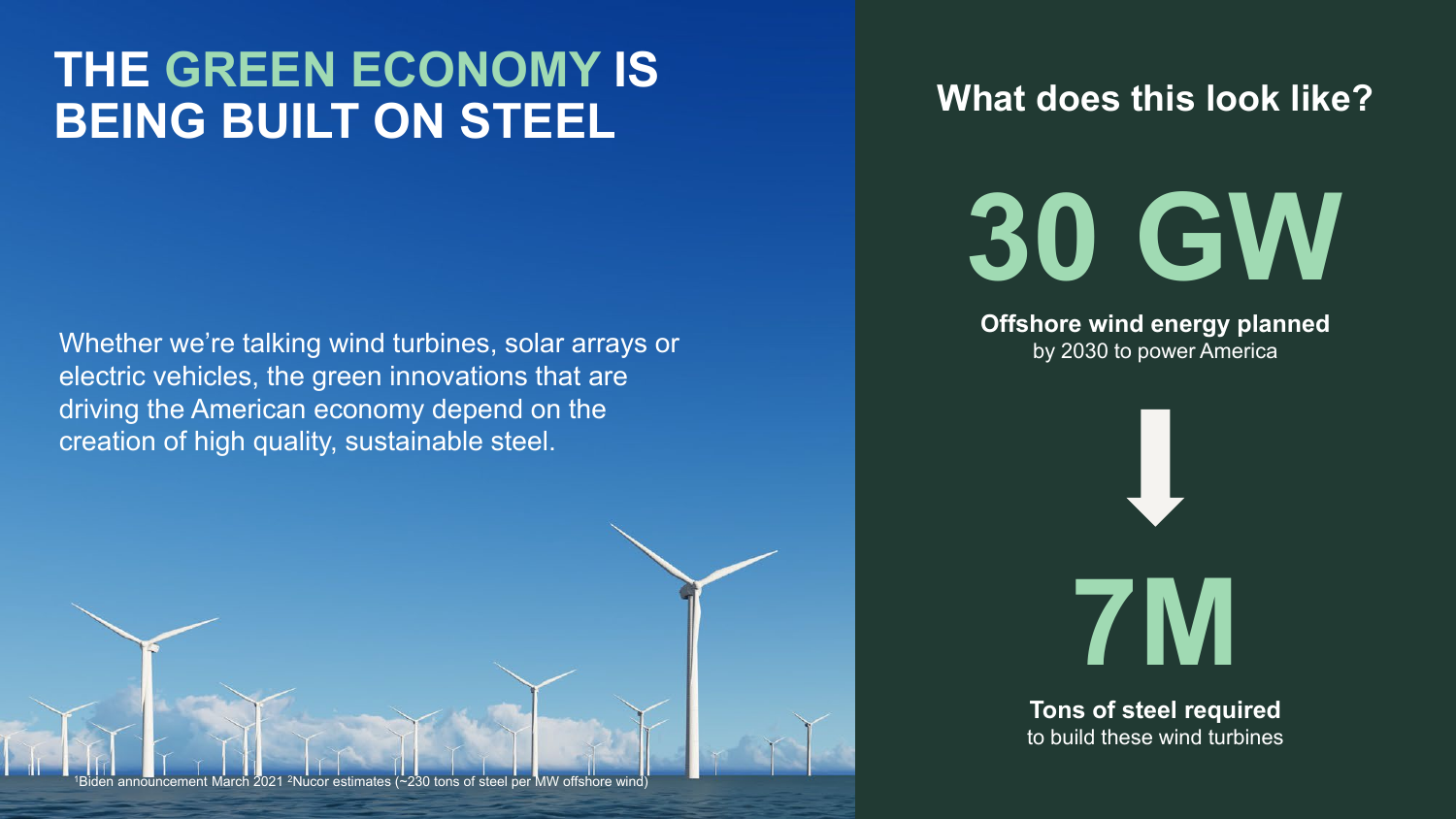### **THE STEEL THAT IT'S BUILT FROM MATTERS.**

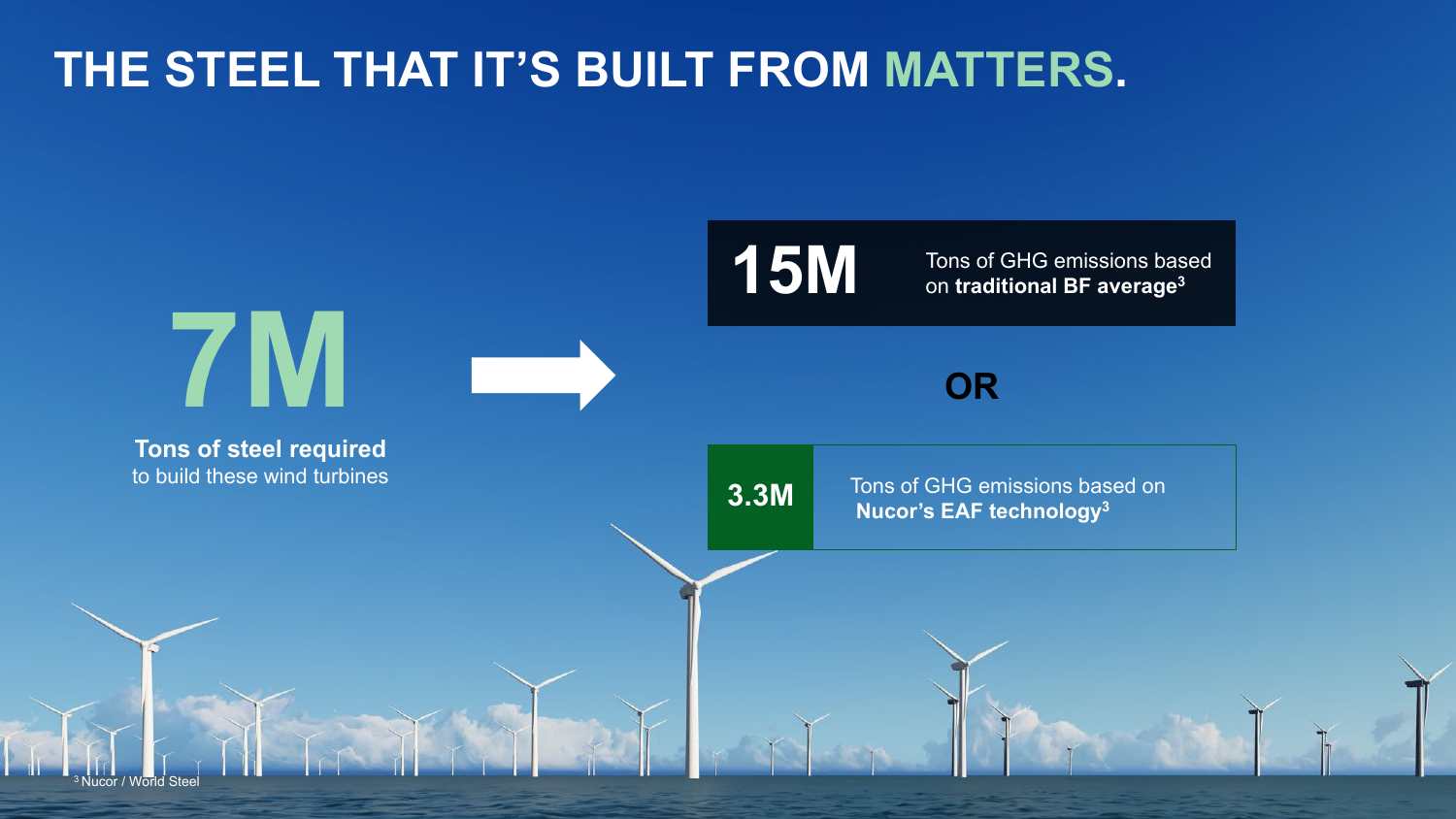### **IF EVERYONE MADE STEEL THE WAY NUCOR MAKES STEEL**

### This would eliminate more than **2 billion tons**  of GHG every year



**3.4B tons**

Global GHG emissions from steel production1



#### **1.0B tons**

Global GHG emissions if all steel companies made steel like Nucor2

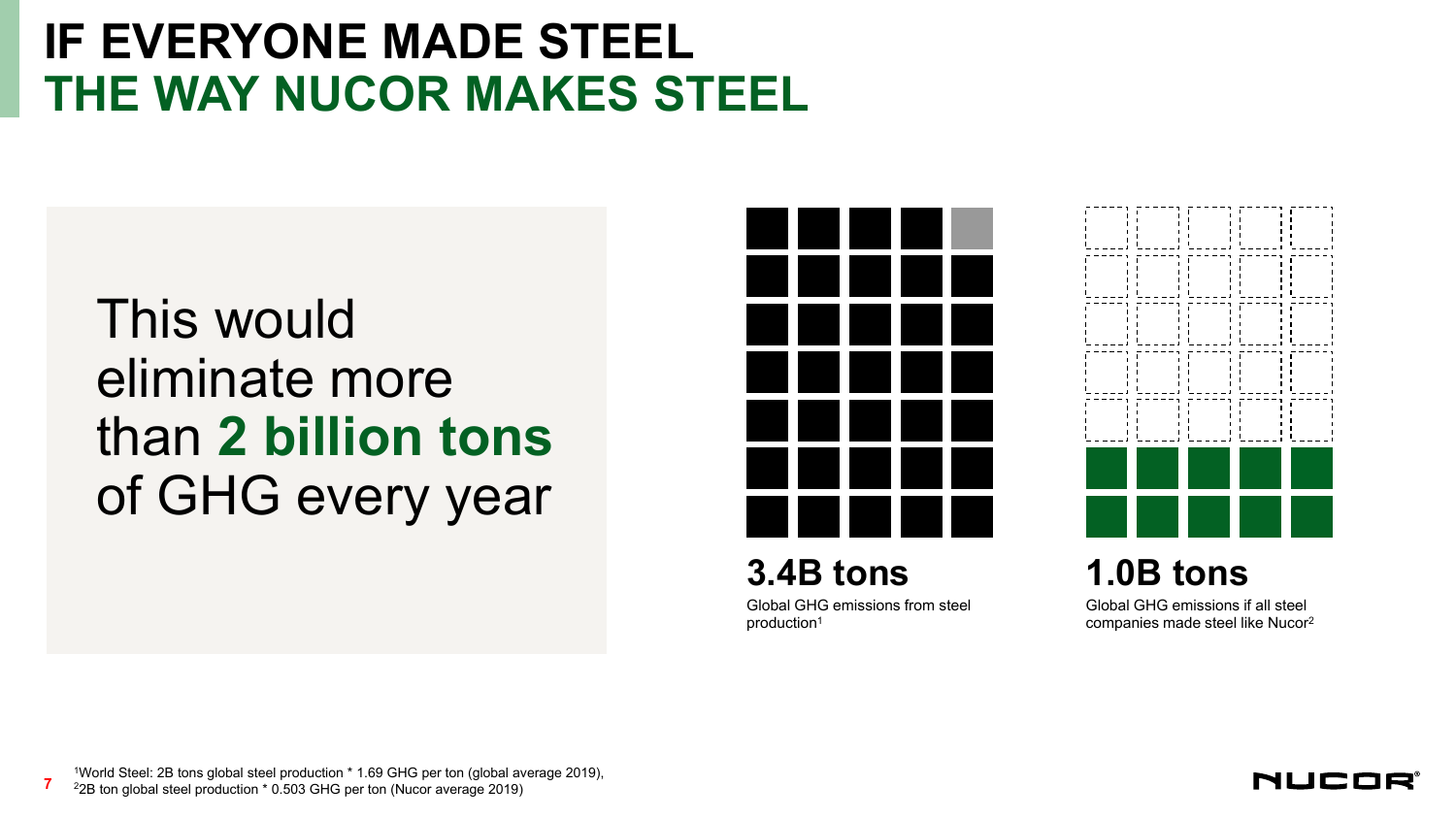### **THE REDUCTION WOULD BE EQUIVALENT TO**

## Grounding the entire airline industry. **Twice. JEE**



Global GHG emissions from steel production1



**1.1B tons**

Global GHG emissions from aviation2

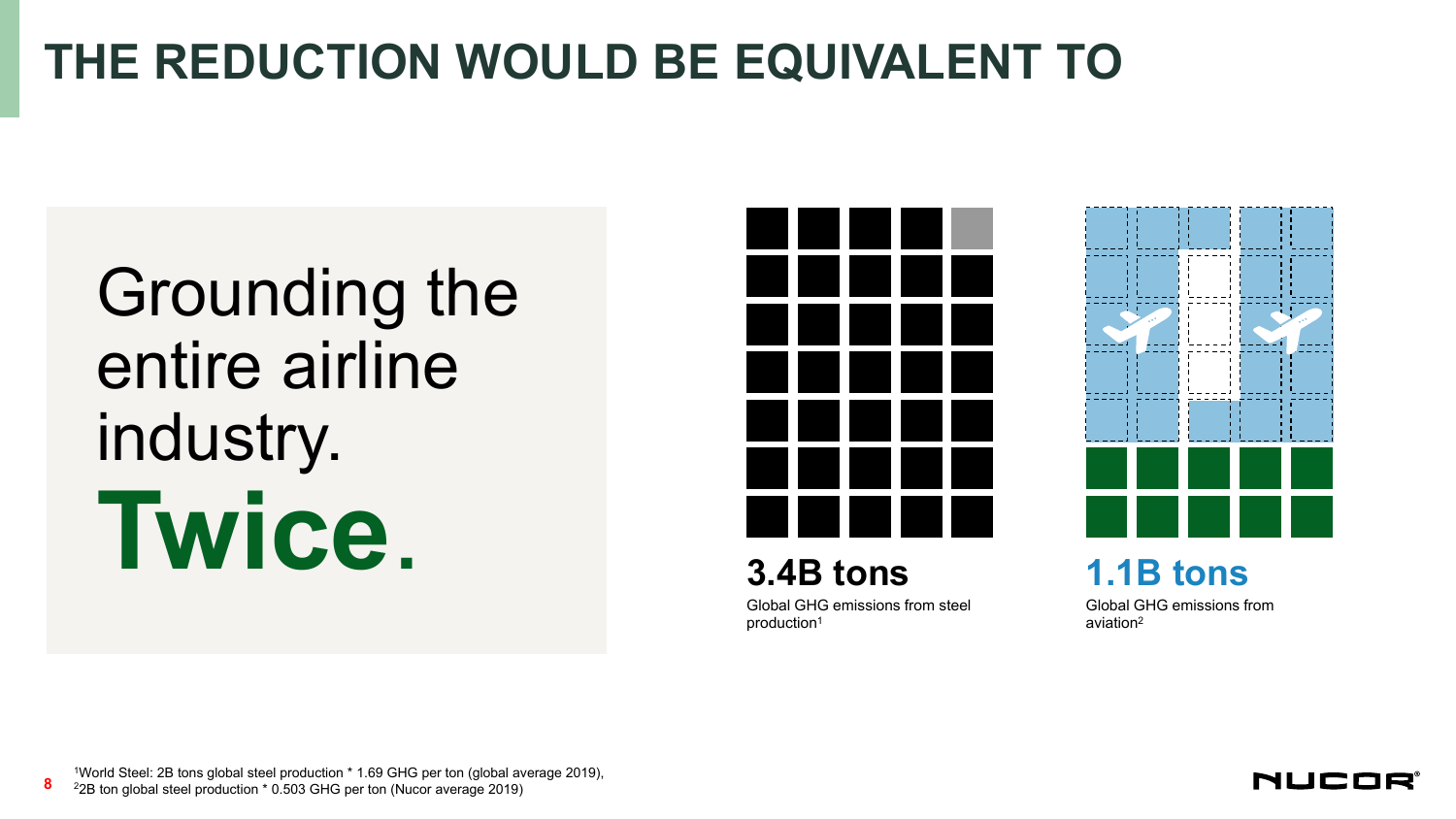### **NUCOR: 18 YEARS AHEAD OF THE BELOW 2 DEGREES TARGET**



#### NUCOR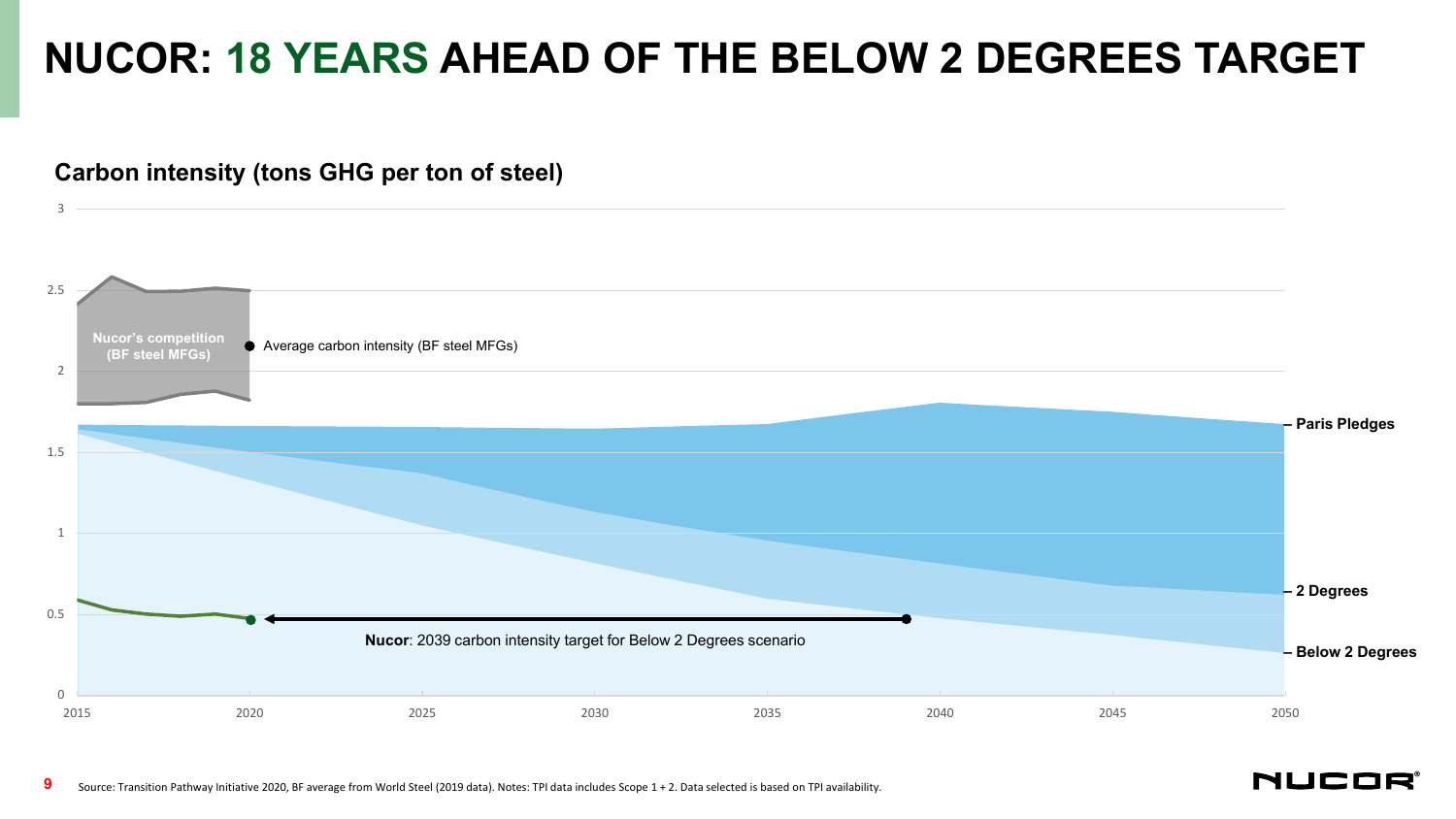## **AND WE ARE COMMITTED TO GOING FURTHER.**

Since 2015, when the Paris agreement was signed, we have doubled down on our sustainability efforts.

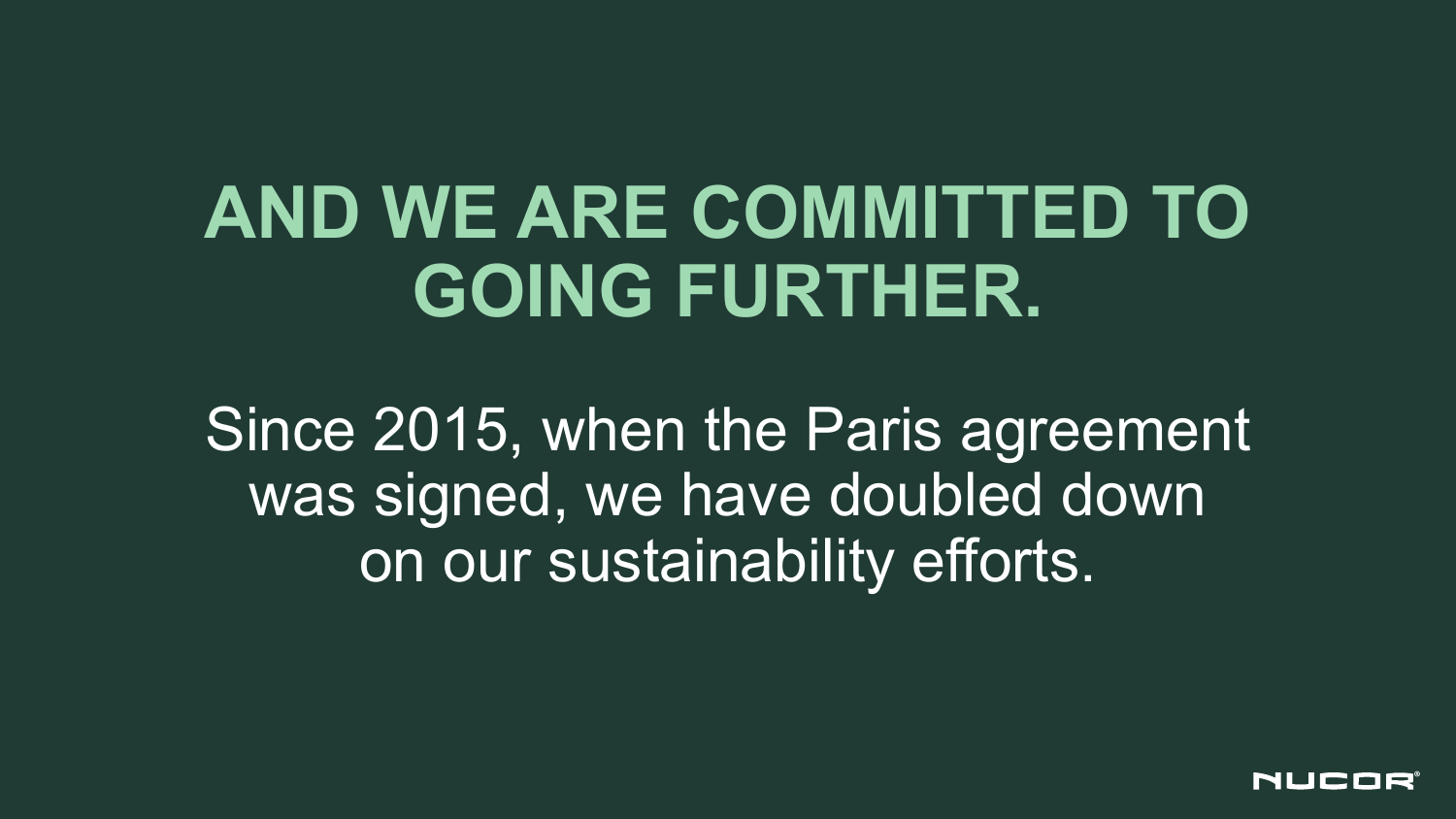### **NUCOR: 77% LESS THAN TODAY'S WORLD AVERAGE BY 2030.**



#### NUCOR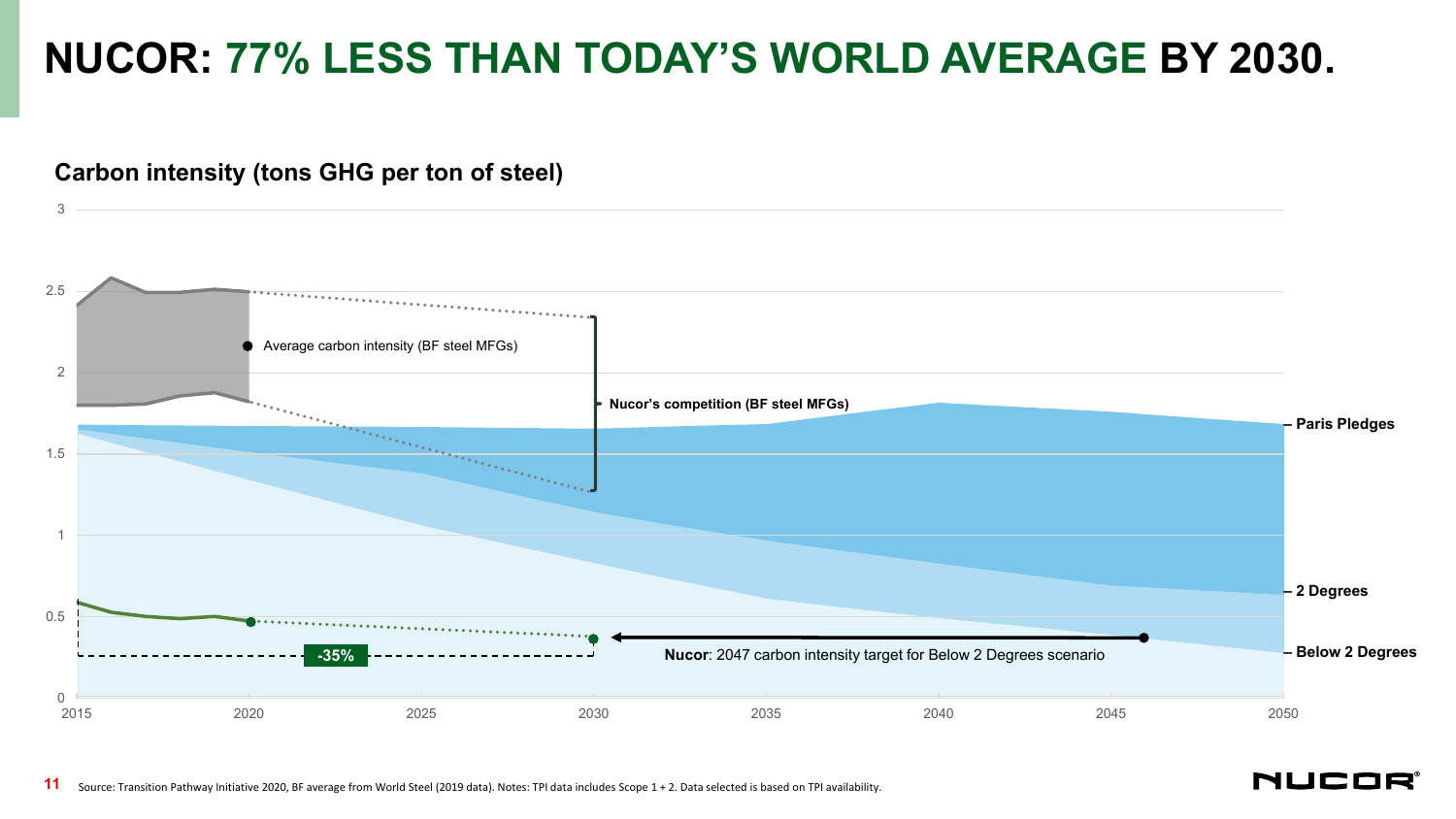### **NUCOR IS LEADING THE CHARGE**

#### **EVEN AMONG EAF PRODUCERS**

#### **We are setting the example by:**

- Maintaining our position as the world's leading sustainable steel company<sub>2</sub> through aggressive 2030 targets
- Spearheading the market for EAFproduced advanced high strength steel
- Pioneering the circular economy of steel through closed loop recycling practices

<sup>2</sup>The lowest carbon intensity among the world's top 20 steel producers, and the most ambitious medium term commitments



1World Steel, 2019 EAF emissions (scope 1+2)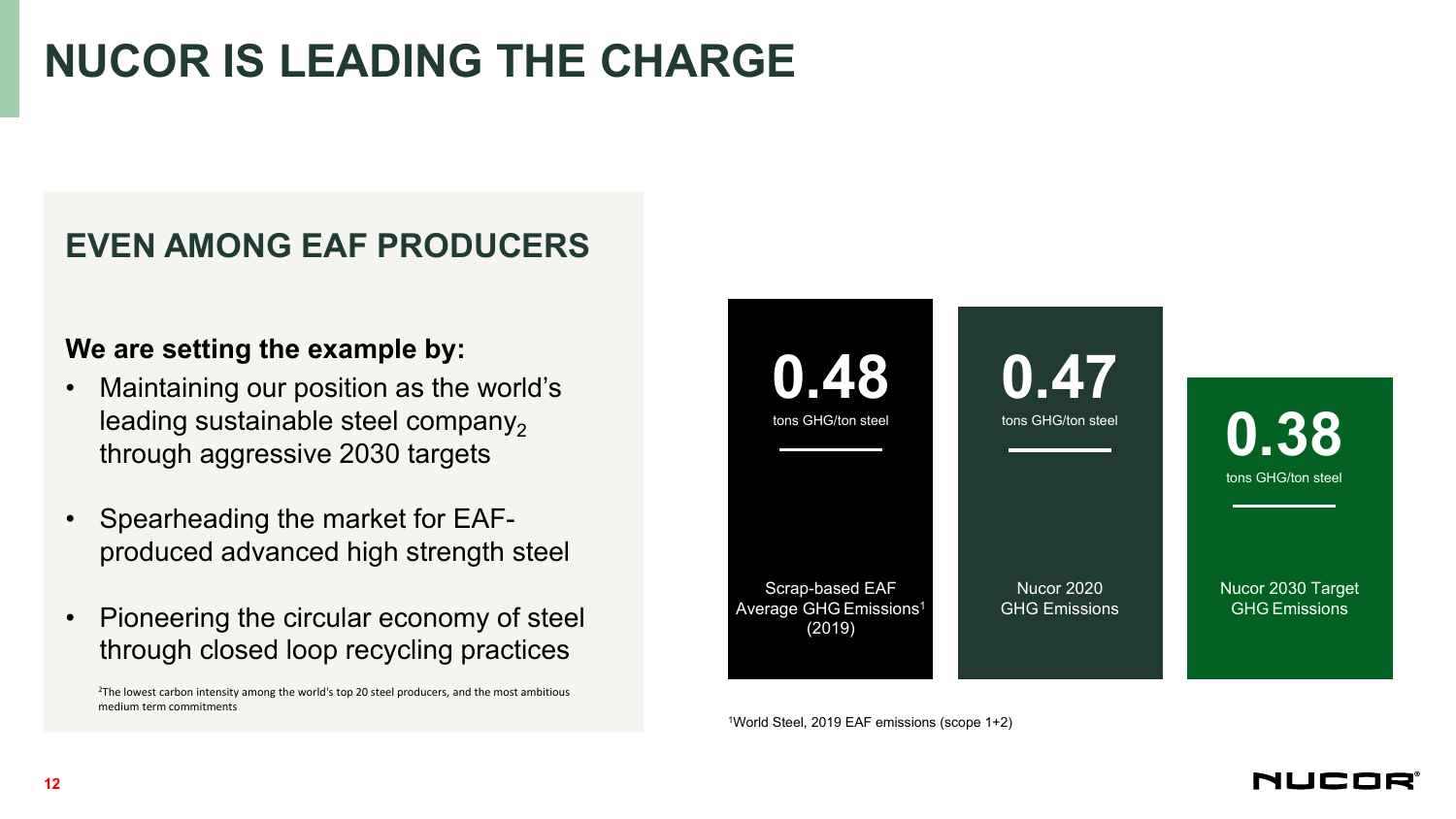## **WE ARE WELL ON OUR WAY TO ACHIEVING OUR 2030 TARGETS.**

And the hard work doesn't stop there.

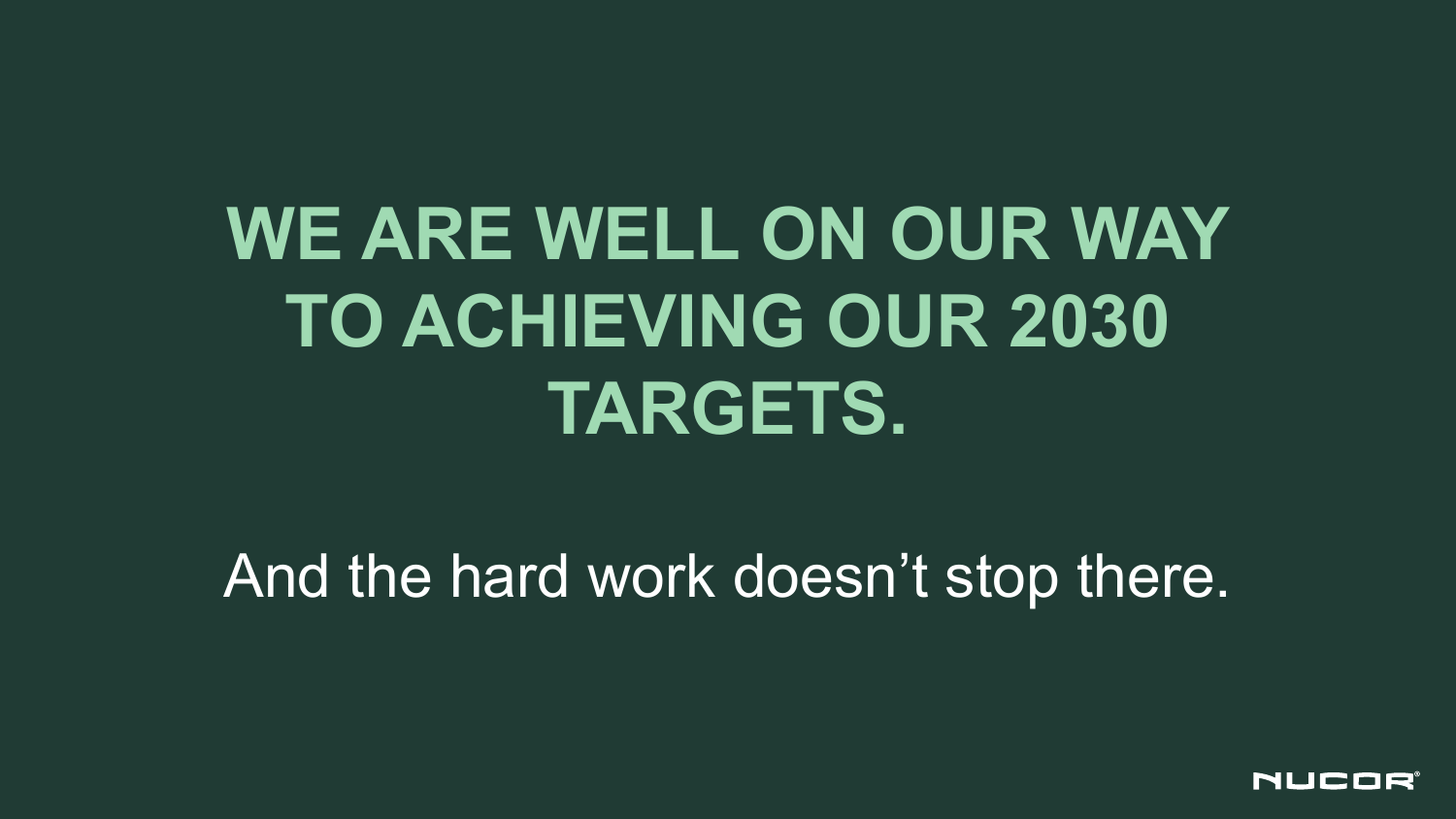### **BEYOND 2030**

We are committed to continuing reductions in carbon intensity towards the ambition of **zero-emission steel at scale.**